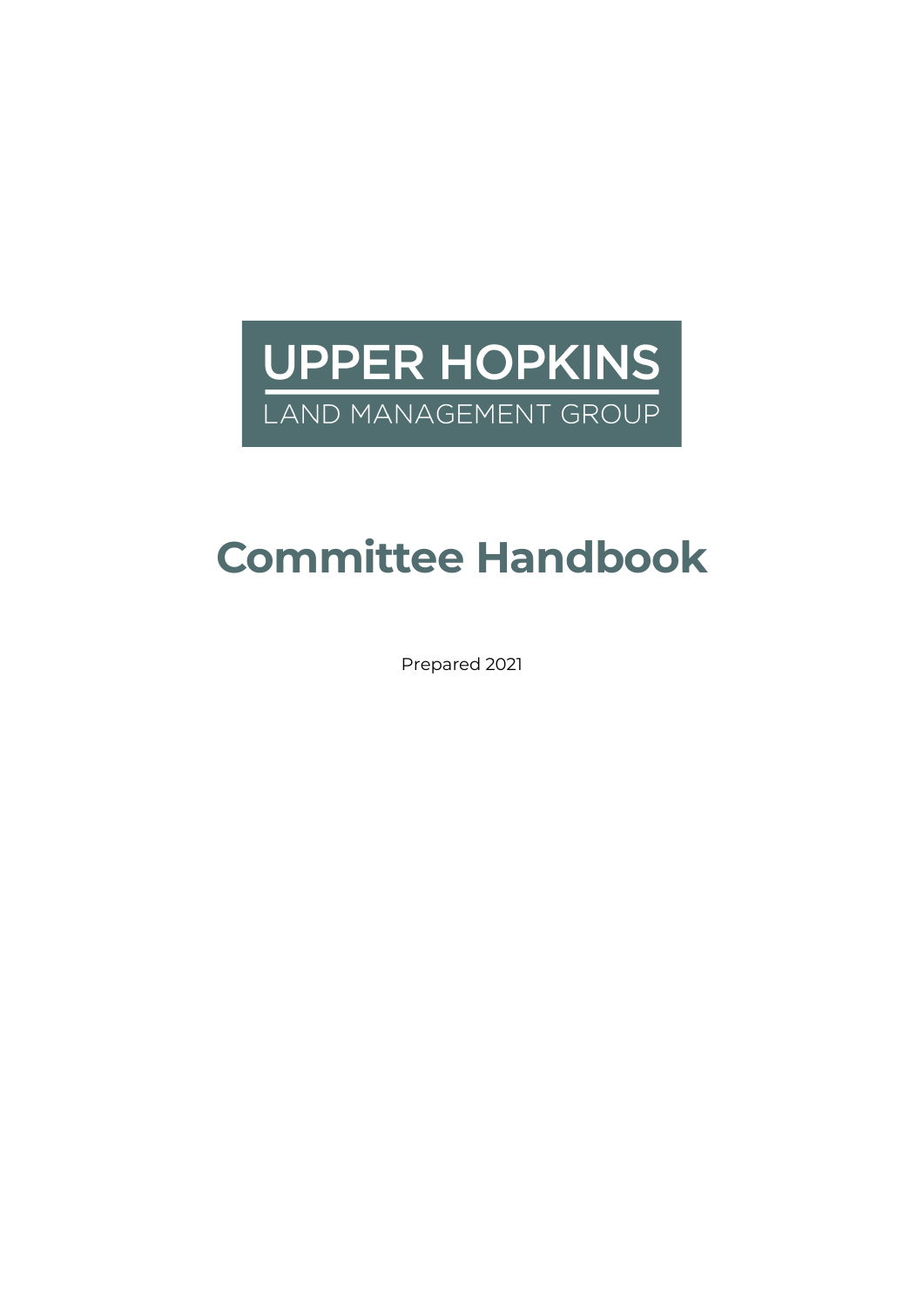## Table of Contents

| 1.  |     |  |  |
|-----|-----|--|--|
| 2.  |     |  |  |
| 2.1 |     |  |  |
| 2.2 |     |  |  |
| 2.3 |     |  |  |
|     | 2.4 |  |  |
| 3.  |     |  |  |
| 3.1 |     |  |  |
| 3.2 |     |  |  |
| 3.3 |     |  |  |
|     | 3.4 |  |  |
|     |     |  |  |
| 4.1 |     |  |  |
|     | 4.2 |  |  |
| 5.  |     |  |  |
| 5.1 |     |  |  |
|     | 5.2 |  |  |
| 6.  |     |  |  |
| 7.  |     |  |  |
| 7.1 |     |  |  |
| 7.2 |     |  |  |
| 7.3 |     |  |  |
|     | 7.4 |  |  |
|     |     |  |  |
| 8.1 |     |  |  |
|     | 8.2 |  |  |
|     |     |  |  |
| 9.1 |     |  |  |
|     | 9.2 |  |  |
| 10. |     |  |  |
| 11. |     |  |  |
|     |     |  |  |
|     |     |  |  |
|     |     |  |  |
|     |     |  |  |
|     |     |  |  |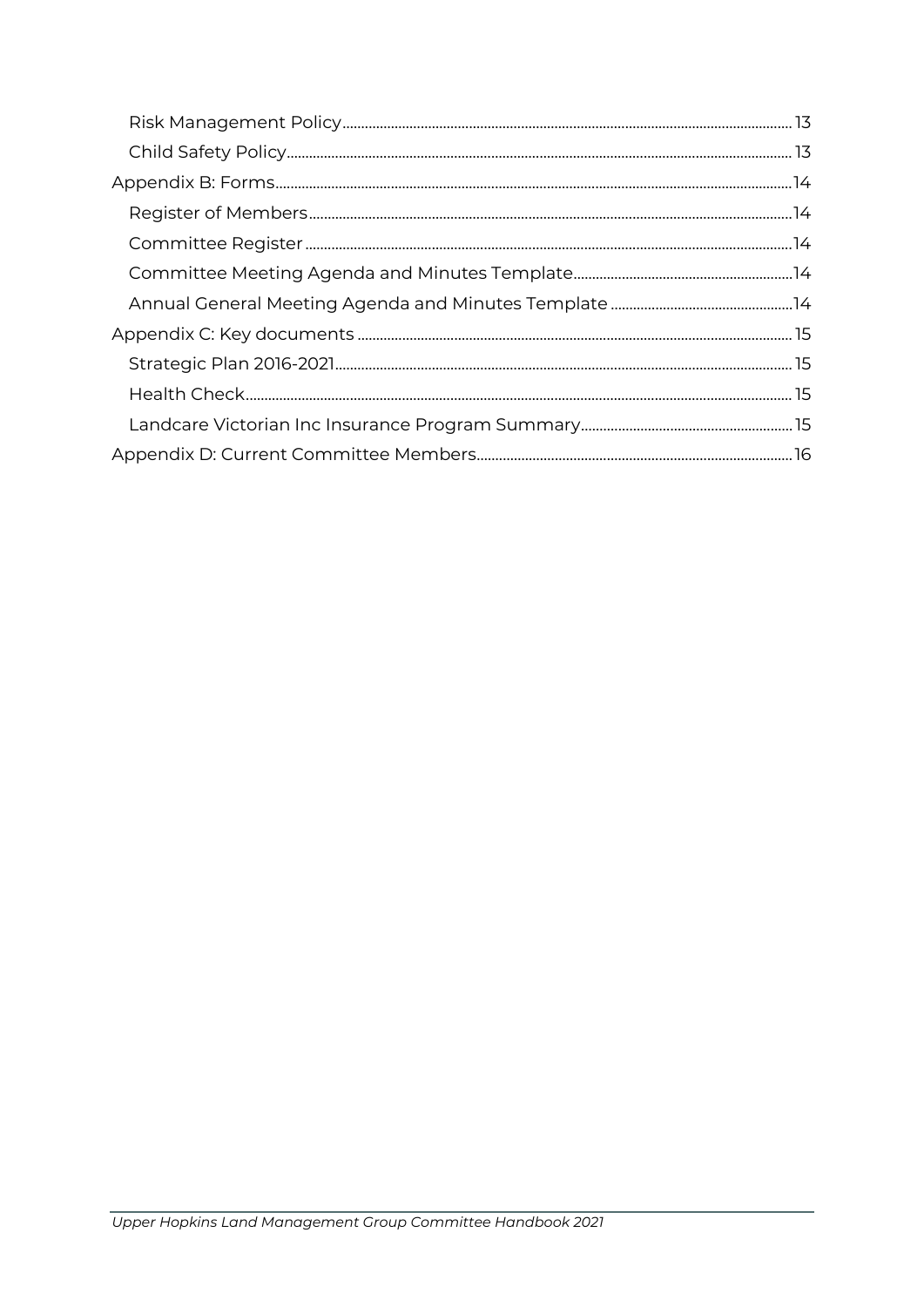*We acknowledge and respect Traditional Owners as the original custodians of this regions land and waters, their unique ability to care for Country and deep spiritual connection to it. We honour Elders past, present and emerging, whose knowledge and wisdom ensures the continuation of culture and traditional practices.* 

### <span id="page-3-0"></span>**1. Purpose of this Handbook**

This handbook has been prepared to assist Upper Hopkins Land Management Group (UHLMG) Committee members to gain an understanding of their role and responsibilities and to inform the governance of UHLMG.

This handbook may be amended with the approval of the members of UHLMG at a general meeting.

#### <span id="page-3-1"></span>**2. About Upper Hopkins Land Management Group**

#### <span id="page-3-2"></span>2.1 Introduction

The UHLMG is a volunteer run organisation established in 1991 that facilitates funding and coordinates a range of environmental projects.

#### <span id="page-3-3"></span>2.2 Mission and aims

#### The mission of UHLMG is:

*Protecting the environment, encouraging productivity, engaging our community to ensure sustainable farming for current and future generations.*

#### The aims of UHLMG are:

- *Engage our community in Landcare*
- *Improve soil health*
- *Control pest plants and animals*
- *Protect and enhance remnant vegetation, wetlands and waterways*
- *Ensure a sustainable future*

#### <span id="page-3-4"></span>2.3 Map

The area that UHLMG cares for is approximately 250,000 hectares, and extends from Ararat towards Beaufort, south-west to Lake Bolac, across to Glenthompson and up along the Grampians National Park eastern boundary to Moyston.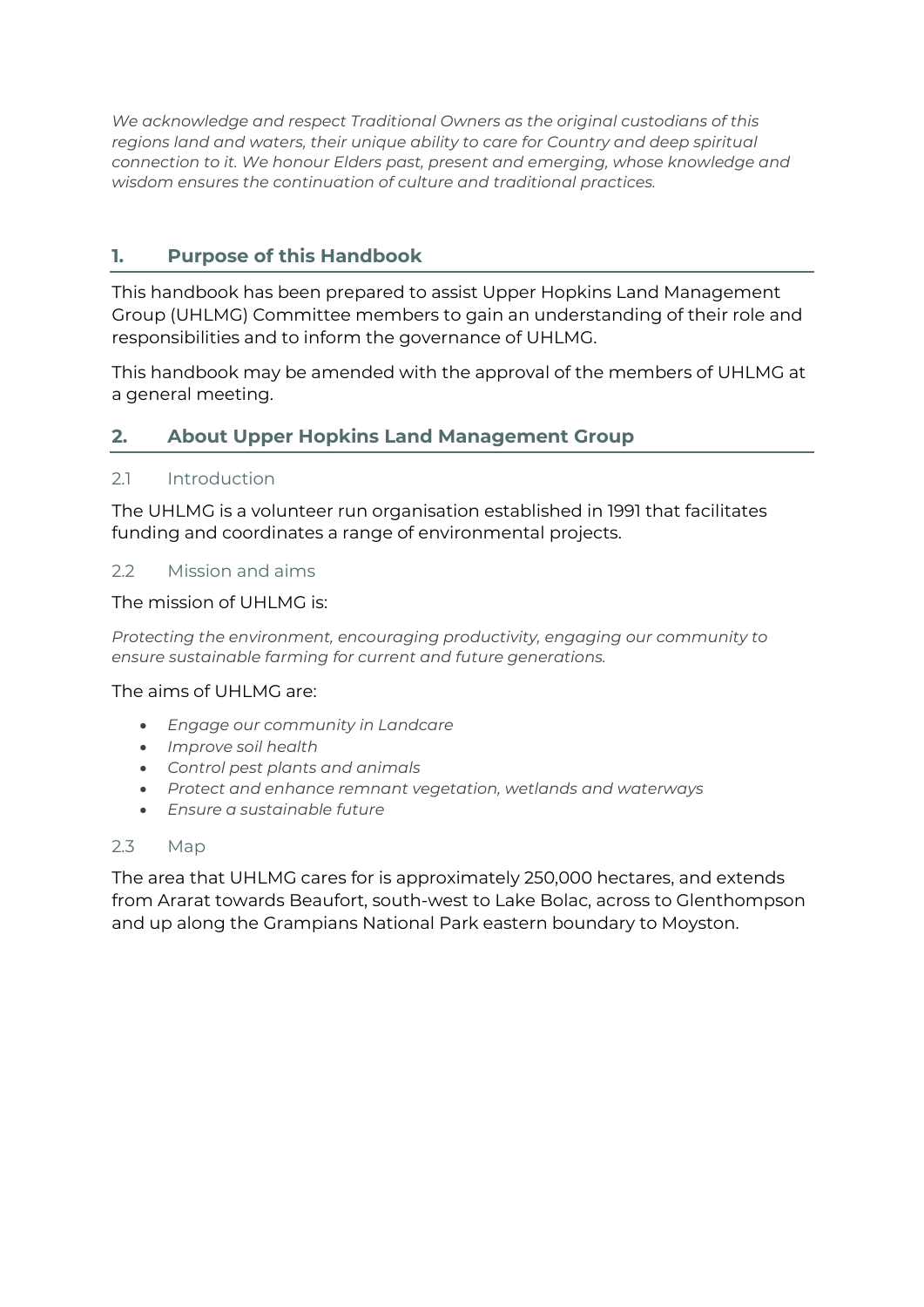

#### <span id="page-4-0"></span>2.4 Structure

UHLMG comprises a Committee (discussed below at 4) and a group of around 150 Members.

## <span id="page-4-1"></span>**3. Relationship to Landcare Victoria Inc**

UHLMG is an unincorporated Member Group of Landcare Victoria Inc (LVI). LVI acts as an umbrella body that confers some of the benefits of incorporation on UHLMG without the need for UHLMG to dealing with the legal requirements in relation to becoming and remaining incorporated. In some cases, LVI must act as the auspicing body for UHLMG grant applications.

#### <span id="page-4-2"></span>3.1 About Landcare Victoria Inc

Landcare facilitates community-based care for the land through land and water management practices that bring together productivity and resource protection. LVI is the independent representative body for Landcare in Victoria. LVI is an incorporated association and operates under a set of Rules (the LVI Rules) and the Associations Incorporation Reform Act 2012 (Vic).

#### **Purpose of Landcare Victoria Inc**

LVI exists to be a charity whose purpose is the protection and enhancement of the natural environment in Victoria. LVI's purpose will be achieved through:

a) encouraging and facilitating community based, cooperative, multidisciplinary approaches to caring for the land, by groups of like-minded people;

b) providing a strong voice on behalf of Landcare in Victoria; and

c) promoting sustainable land and water management practices which balance economics and ecology as well as productivity and resource protection.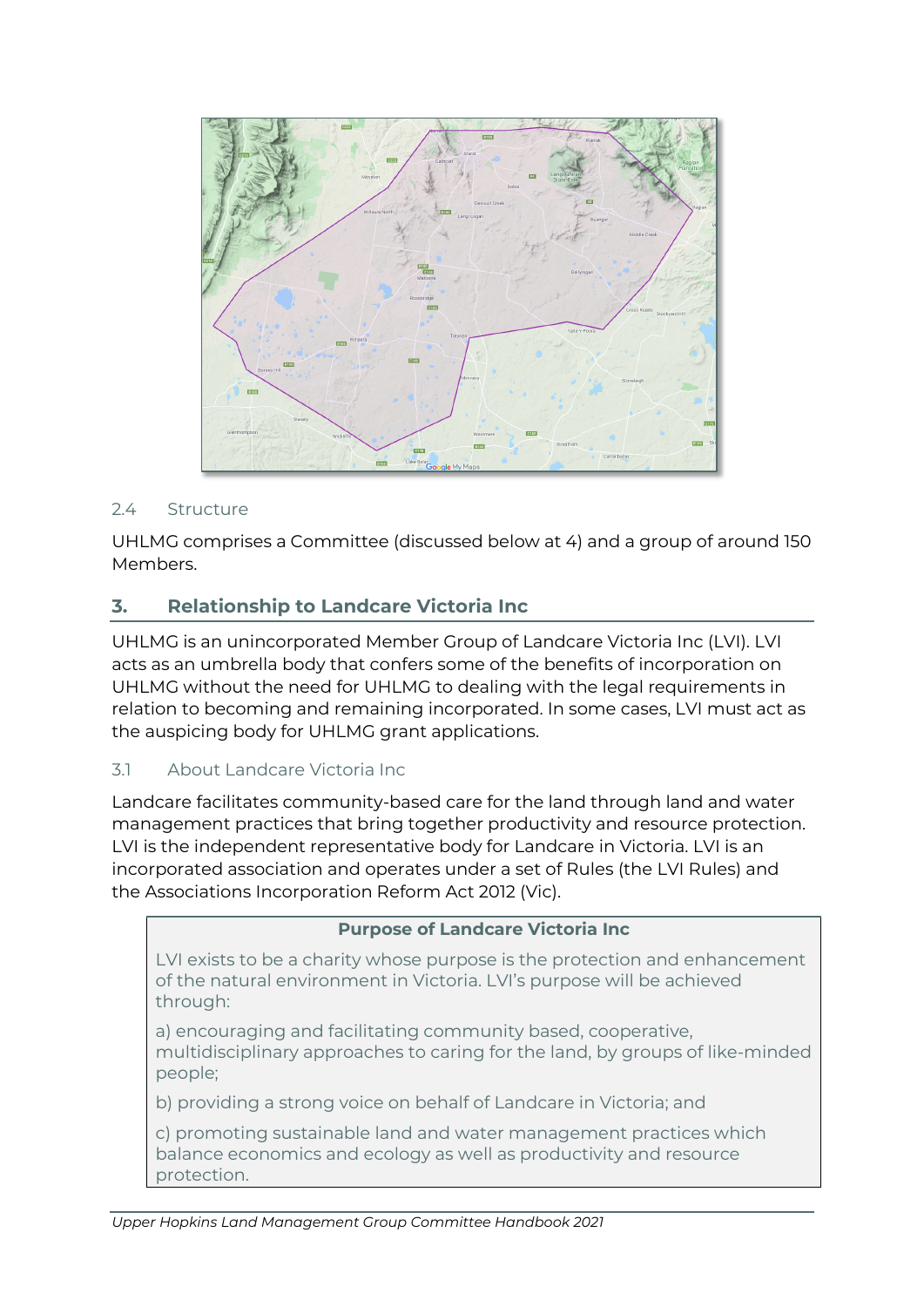In return for payment of UHLMG's annual subscription fee, LVI provides services including insurance cover, grant support, information on current issues (including through the Landcare magazine), training and advice.

## <span id="page-5-0"></span>3.2 Rights of UHLMG and its members in relation to LVI

UHLMG has the right (exercised through the President) to vote at general meetings of LVI and in the election for a regional committee member for the Glenelg Hopkins Committee. It is also entitled to receive notice of and access to the minutes of LVI general meetings and submit items of business for consideration at general meetings.

UHLMG members have the right to:

- stand for election for LVI's Committee; and
- nominate for the LVI Members Council.

## <span id="page-5-1"></span>3.3 Responsibilities to LVI

UHLMG must ensure that it:

- provides LVI with a current list of UHLMG members complete with postal addresses and join dates (this also enables the UHLMG members to receive the Victorian Landcare & Catchment Management magazine);
- keeps adequate financial accounts, holds them for a period of seven years and provides LVI with a summary each year;
- informs LVI of any significant change to UHLMG's purposes or activities; and
- does not distribute surplus monies to UHLMG members.

## <span id="page-5-2"></span>3.4 Liability

Although UHLMG is not incorporated, it is protected by LVI's incorporation, provided that:

- UHLMG pays its annual LVI subscription and insurance cover fee;
- UHLMG complies with the LVI Rules;
- UHLMG ensures that any by-laws or own rules it adopts are consistent with the LVI Rules and the LVI Purpose set out above in point 3.1– to date UHLMG has not adopted any by-laws or own rules; and
- UHLMG and its members do not enter into any contract or incur any "material" obligation or liability without the written approval of the LVI Committee.

Being protected by LVI's incorporation means that LVI bears responsibility for all liabilities incurred by UHLMG or its members in conducting UHLMG activities.

## <span id="page-5-3"></span>**4. The Committee**

The details of the current Committee members are attached in Appendix A. Under the LVI Rules, the Committee of a Member Group must include (at least) a President and Secretary. The UHLMG includes the following members: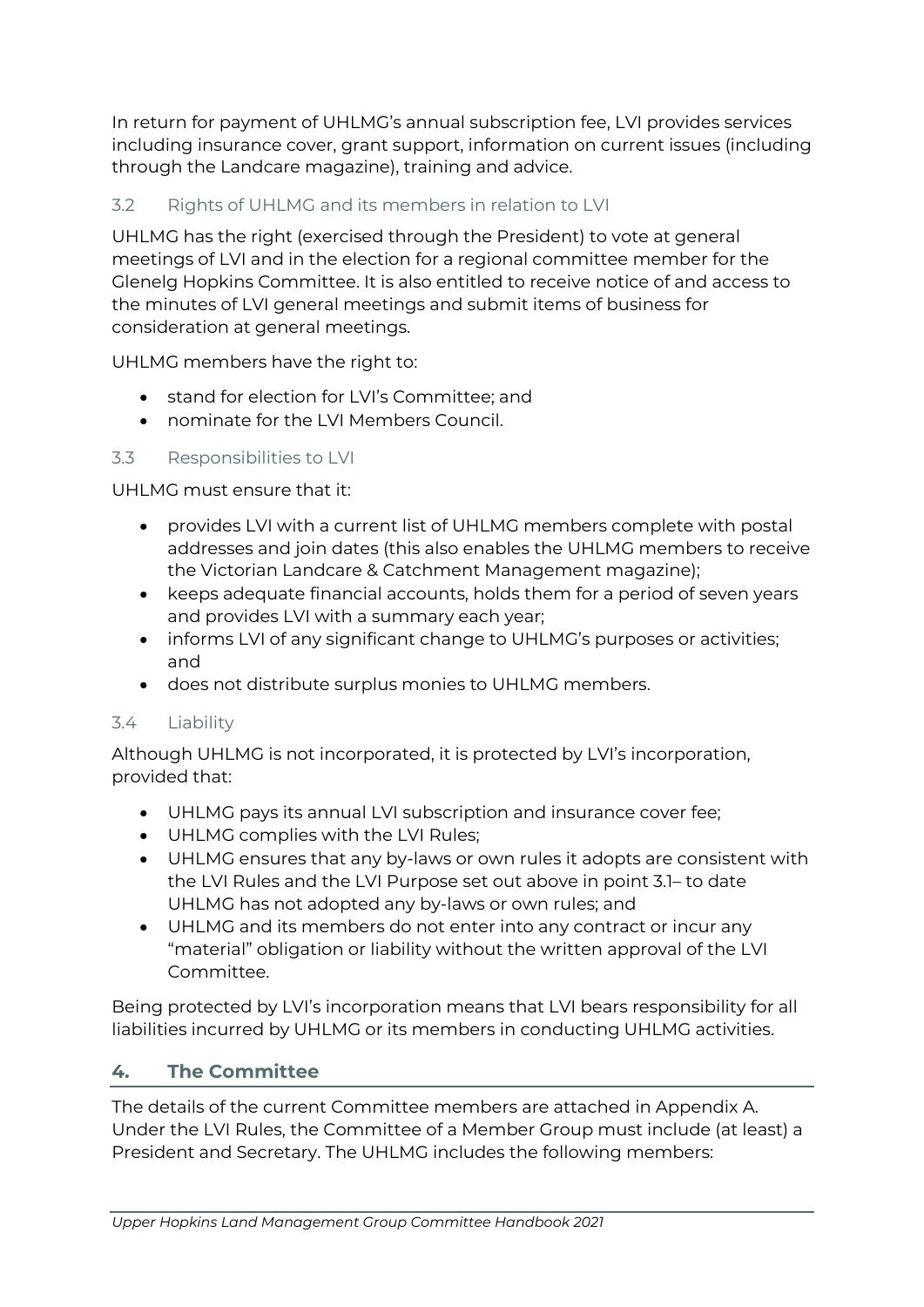- President;
- Vice President;
- Secretary;
- Treasurer; and
- General Committee Members.

#### <span id="page-6-0"></span>4.1 Appointment and service

Committee members are appointed by election at the Annual General Meeting. All paid members of UHLMG are entitled to vote in the election. Committee members serve for three years. Their term ends at the end of the second Annual General Meeting following their appointment.

The Committee may appoint additional Committee members in between Annual General Meetings to replace a Committee member who resigns. These Committee members will serve until the next Annual General Meeting.

At each Annual General Meeting the paid members of UHLMG must appoint a President and Secretary from among the Committee members, together with any other office bearers they consider appropriate.

These office bearers will serve for one year.

UHLMG Committee members should expect that the role will involve 20-30 hours per year for general committee members and 40-50 hours per year for Executive committee members (President, Secretary, Treasurer), including attending Committee meetings, the UHLMG Annual General Meeting and participating in UHLMG activities. Although attendance at every UHLMG activity is not mandatory for Committee members, it is expected that Committee members will make the effort to attend a majority of UHLMG activities. This gives Committee members an opportunity to communicate and connect with members and volunteers and to practically support the work of UHLMG. Importantly, it ensures that Committee member discussions are informed by an on-ground understanding of how activities are conducted and members and volunteers engaged.

#### <span id="page-6-1"></span>4.2 Role of Committee members

The key roles of Committee members are set out below:

| <b>Office</b> | <b>UHLMG</b>                                                                                                                                                                                                                         |
|---------------|--------------------------------------------------------------------------------------------------------------------------------------------------------------------------------------------------------------------------------------|
| President     | <b>Leadership and coordination</b> – delegating tasks, involving<br>and motivating members, ensuring projects are completed on<br>time, ensuring the committee functions well, keeping UHLMG<br>focused on its goals and objectives. |
|               | <b>Representation</b> – voting on behalf of UHLMG at LVI general<br>meetings, representing UHLMG at meetings and signing<br>official documents on behalf of UHLMG.                                                                   |
|               | <b>Chairing meetings</b> - facilitating Committee and members'<br>meetings to promote discussion, support decision making                                                                                                            |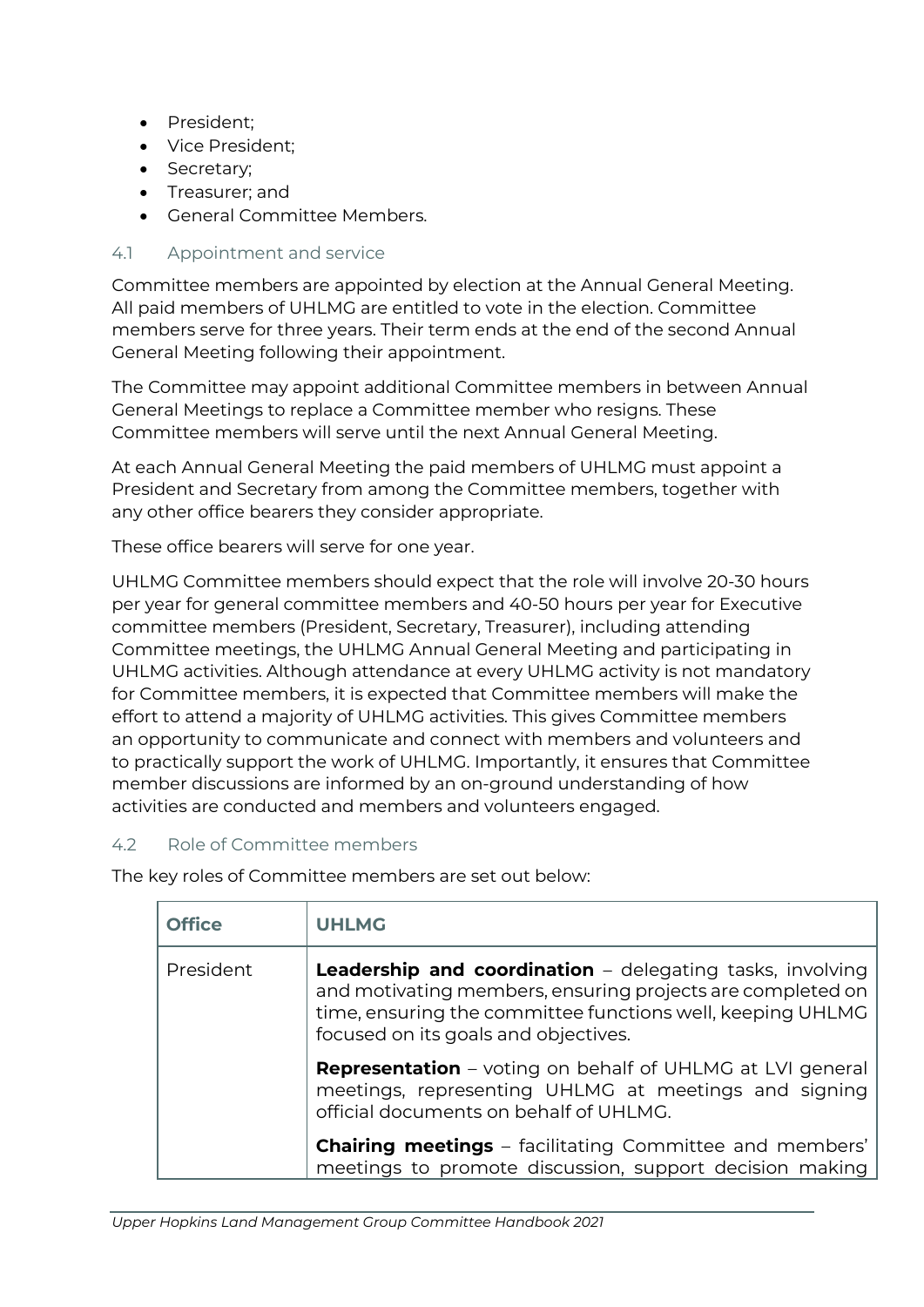|                                                                                                                                                                | (resolutions) and ensure resolutions are properly and clearly<br>recorded.                                                                                                                                                                                                                                                                                            |
|----------------------------------------------------------------------------------------------------------------------------------------------------------------|-----------------------------------------------------------------------------------------------------------------------------------------------------------------------------------------------------------------------------------------------------------------------------------------------------------------------------------------------------------------------|
|                                                                                                                                                                | <b>Convening meetings</b> - calling Committee and members'<br>meetings, preparing an agenda with the Secretary, ensuring<br>the venue and any guest speakers are arranged.                                                                                                                                                                                            |
| <b>Vice President</b>                                                                                                                                          | Supporting the President                                                                                                                                                                                                                                                                                                                                              |
|                                                                                                                                                                | Chairing all or part of a meeting if the President is unable to<br>attend or has a conflict of interest                                                                                                                                                                                                                                                               |
| <b>Correspondence</b> – manage all correspondence and ensure it<br>Secretary<br>is available to the Committee on request. Act as nominated<br>contact for LVI. |                                                                                                                                                                                                                                                                                                                                                                       |
|                                                                                                                                                                | <b>Notice</b> – sending out the notice of Committee and member<br>meetings.                                                                                                                                                                                                                                                                                           |
|                                                                                                                                                                | <b>Agenda and minutes</b> – preparing the meeting agenda with<br>the President, recording minutes and ensuring they are<br>available to the Committee (in the case of Committee<br>meetings) or members (in the case of general meetings) on<br>request.                                                                                                              |
|                                                                                                                                                                | <b>Record keeping -</b> the Secretary should ensure that physical<br>and electronic records including emails, correspondence,<br>contracts, reports, minutes and agendas are stored securely<br>and in a format that can be readily passed on to future<br>secretaries. Electronic records should be backed up. UHLMG<br>must store records for at least seven years. |
|                                                                                                                                                                | <b>Register</b> - the Secretary must maintain a register of UHLMG<br>members, including their name, address, email, phone, date of<br>becoming a member and date of ceasing to be a member.<br>Contact details should be removed for former members.                                                                                                                  |
|                                                                                                                                                                | <b>Manage HR for Facilitator</b> by signing timesheets and working<br>with employment agency.                                                                                                                                                                                                                                                                         |
|                                                                                                                                                                | <b>Annual Reporting to LVI</b> – ensure that accurate reports are<br>submitted annually (including membership lists, group<br>activities, finances and volunteer efforts).                                                                                                                                                                                            |
| Treasurer                                                                                                                                                      | <b>Manage UHLMG transactions</b> (including banking and full and<br>accurate record keeping with relevant correspondence), issue<br>invoices and receipts, pay UHLMG bills and accounts and<br>manage petty cash.                                                                                                                                                     |
|                                                                                                                                                                | <b>Ensure transactions</b> are approved by the Committee (either<br>beforehand in a budget or after the transaction has occurred).                                                                                                                                                                                                                                    |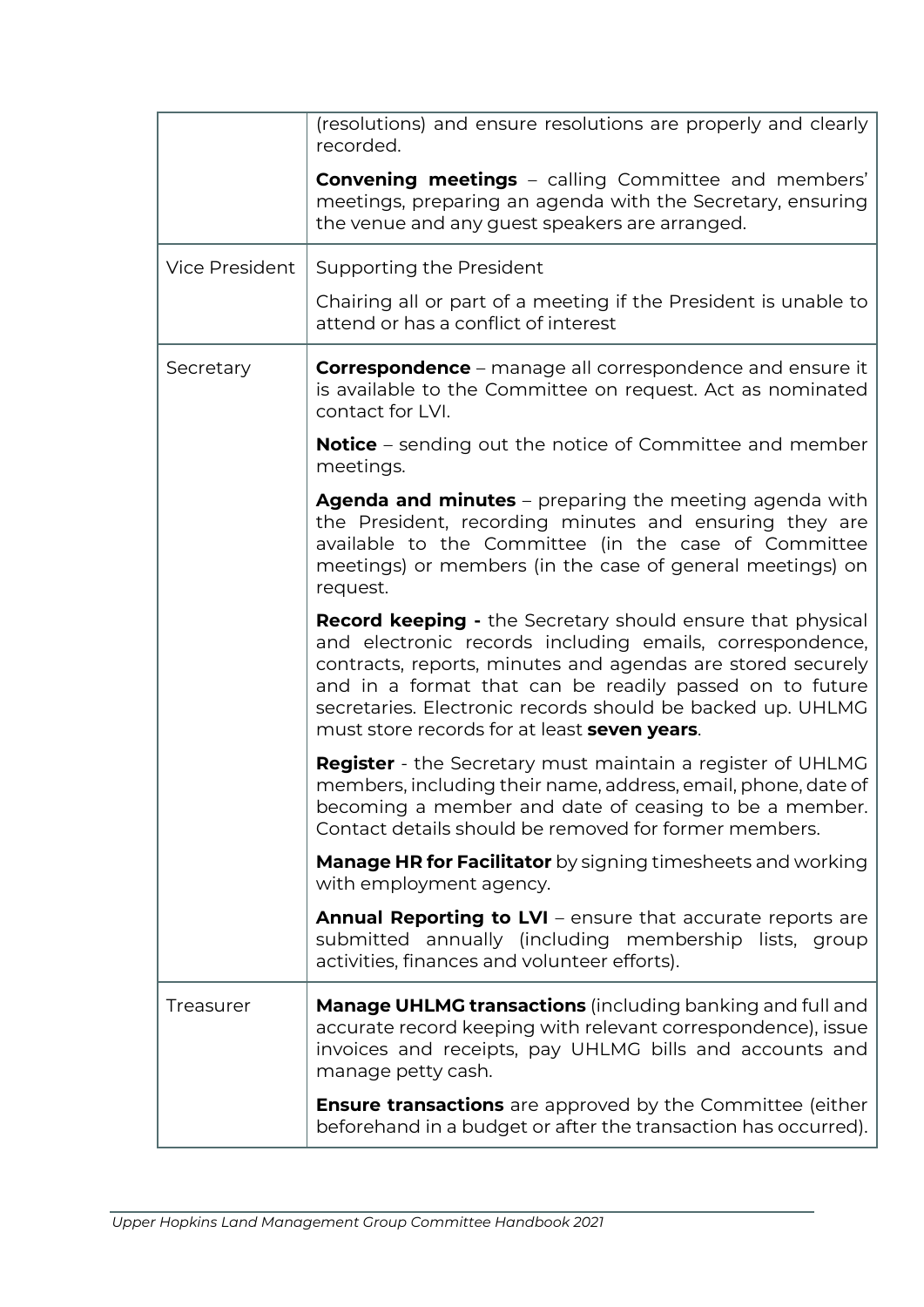|               | <b>Develop finance reports or keep a cash book</b> stating all<br>income and expenditure and providing regular financial<br>reports to the committee.                                                |
|---------------|------------------------------------------------------------------------------------------------------------------------------------------------------------------------------------------------------|
|               | <b>Provide a financial report for the AGM</b>                                                                                                                                                        |
|               | <b>Keep financial records</b> including receipts, cheque books<br>stubs and tax invoices.                                                                                                            |
|               | <b>Ensure grant or project money</b> is separately accounted for.                                                                                                                                    |
|               | Track cash received including providing receipts to donors if<br>appropriate and counting the money at regular intervals<br>during events, recording amounts received and what the<br>money was for. |
|               | <b>Maintain records of assets and liabilities</b>                                                                                                                                                    |
| All Committee | <b>Promote</b> UHLMG and its work.                                                                                                                                                                   |
| members       | <b>Support</b> the group, including developing strategy and<br>ensuring the group's aims are achieved.                                                                                               |
|               | <b>Participate</b> in UHLMG Committee meetings.                                                                                                                                                      |
|               | <b>Ensure the good governance</b> of UHLMG – this is discussed<br>further below at Section 7.                                                                                                        |

## <span id="page-8-0"></span>**5. Members and volunteers**

#### <span id="page-8-1"></span>5.1 Membership

UHLMG has approximately 150 members. To become a member, individuals must apply through the UHLMG website or directly to the Secretary. Members must pay a membership fee for one or three year membership. Membership will lapse at the end of this period unless the membership fee is paid for a further period.

The Secretary is required to record the details of members in the member register. A sample member register is attached at Appendix B.

As well as voting at UHLMG general meetings and being entitled to stand for election to the Committee, members receive benefits including:

- funding opportunities from various sources;
- quarterly newsletter;
- invitations to practical workshops and seminars (often no or low cost);
- advice on Landcare-related issues specific to their property; and
- access to boom spray for gorse control.

Members are also entitled to use UHLMG resources free of charge, including:

• Tree planters;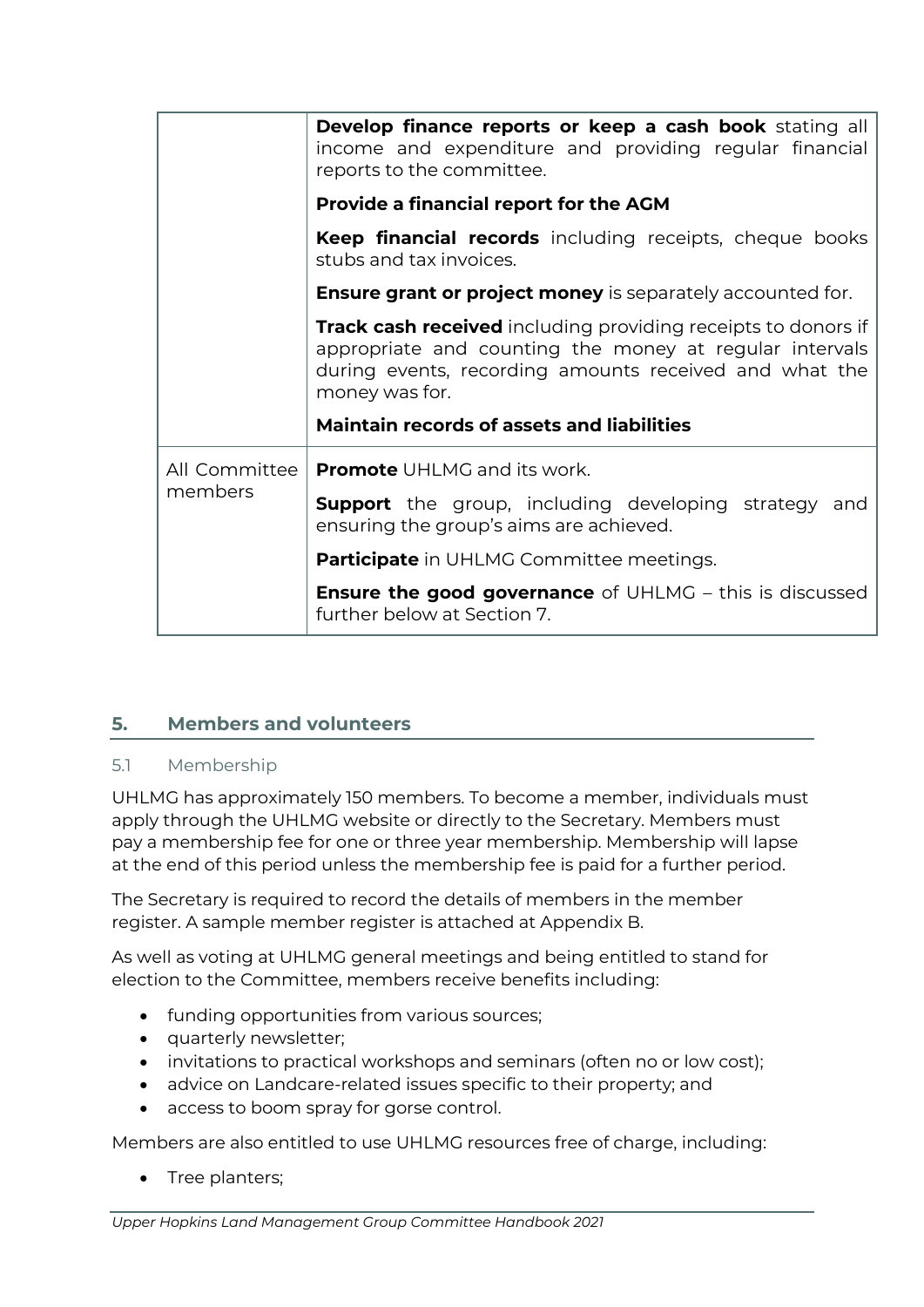- Direct seeder;
- Spray unit/trailer (for woody weed control);
- 4 x remote sensor cameras (for monitoring native and pest animals on your property);
- Water quality testing kit; and
- UHLMG promotional banners.

#### **Decisions reserved for the members**

The following decisions can only be made by the members (although the Committee may make recommendations to the members):

- setting the rate of UHLMG membership fees;
- electing the Committee members;
- winding up UHLMG (requires a special resolution of 75%);
- adopting by-laws or own rules of UHLMG (requires a special resolution of 75%).

The Committee may choose to seek a decision from the members on any other matter.

#### <span id="page-9-0"></span>5.2 Volunteers/community members

UHLMG has around 600 community members on its database. UHLMG is required by LVI to keep details of regular volunteers who participate in its activities.

Volunteers who are not members are not entitled to vote at UHLMG general meetings or to stand for election to the Committee.

#### <span id="page-9-1"></span>**6. Facilitator**

UHLMG receives funding from the Department of Environment, Land, Water and Planning (DELWP) to employ a part-time Landcare facilitator. Funding is for a fixed term (usually, four years). The facilitator's employment is managed through Skillinvest, a local employment agency.

The facilitator supports UHLMG to deliver on-ground projects that protect, enhance and restore the land and natural environment. The facilitator does this by providing strategic planning, securing funding and collaborating with local communities.

The facilitator is not a Committee member, but should participate (as a nonvoting member) in Committee planning and decision-making. The facilitator ideally will make recommendations to the Committee rather than making significant decisions on behalf of the Committee. The Committee may, however, delegate some decision making functions to the facilitator and allocate a budget to the facilitator. The Committee should ensure these delegations are minuted and set clear parameters and priorities for the facilitator.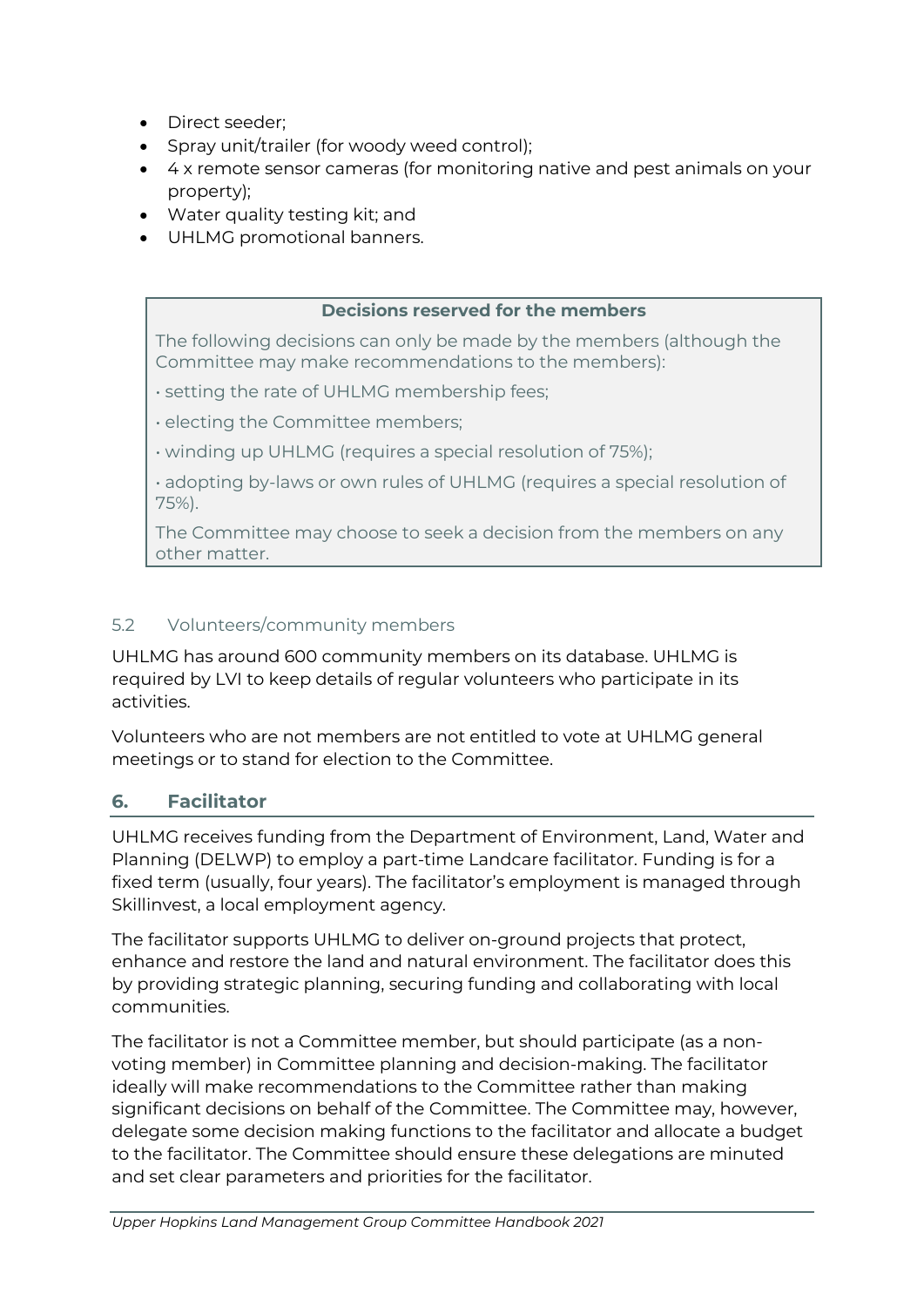The facilitator will generally only be excluded from Committee meetings where the discussion relates to the facilitator's terms of employment.

#### **Role of facilitator**

The key work areas for Landcare facilitators include:

1. Build local community capacity to enable groups/networks to be selfsustaining

2. Undertake community engagement and build partnerships

3. Assist with planning and priority setting processes

4. Support the development of on-ground natural resource management projects

5. Secure project grants and other funding

6. Assist with monitoring, evaluation and reporting

7. Extend support to more groups, networks and landholders.

Across these areas, activities include the wide range of traditional roles that Landcare facilitators play, such as training, extension events, linking groups to opportunities, helping groups access information and expertise, and supporting the development of natural resource management projects.

## <span id="page-10-0"></span>**7. Good governance**

UHLMG Committee members are responsible to ensure it is well governed. Good governance will ensure UHLMG achieves its purpose most effectively and minimises risk to all Committee members and members. The key features of good governance are:

<span id="page-10-1"></span>7.1 Ensuring UHLMG complies with its obligations

- Complying with the LVI Rules, including:
	- o reporting to LVI when required;
	- o maintaining a register of members and regular volunteers; and
	- o complying with the LVI insurance requirements (Appendix C).
	- o adopting and complying with the LVI Code of Conduct (Appendix A).
- UHLMG must also have a grievance policy and workplace health and safety policy in place while it retains a facilitator. These policies are attached at Appendix A. All Committee members should ensure they are familiar with these policies.
- Complying with any requirements of the Catchment Management Authority, such as:
	- o Annual Report for Landcare Facilitator program, including the contribution of volunteer hours by members;
	- o meeting the requirements of any funding agreements; and
	- o participating in monthly facilitator meetings.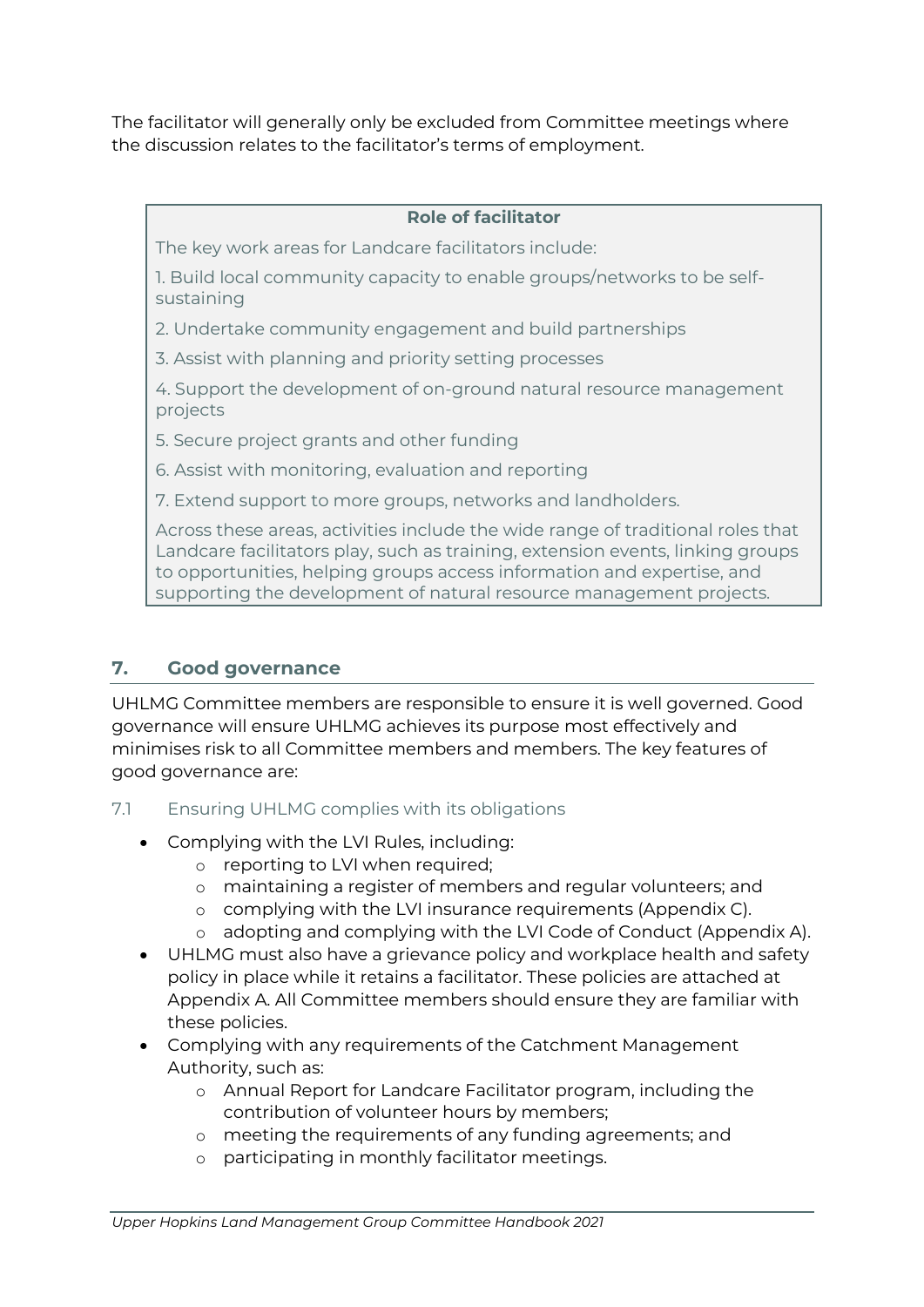- Complying with any requirements of the Department of Environment, Land, Water and Planning, including:
	- o meeting the requirements of any funding agreements most importantly the Facilitator funding agreement; and
	- o ensuring good governance is met to satisfy the Victorian Landcare Facilitator Program funding requirements.
- Meeting any legal requirements, such as:
	- o Keeping records for all activities;
	- o Running meetings in accordance with fair meeting principles;
	- o Ensuring safety and risk requirements are met;
	- o Only using permitted chemicals to control weeds or pest animals; and
	- o ensuring trailers and vehicles are registered for road use.

## <span id="page-11-0"></span>7.2 Providing leadership

- Determining how best to achieve UHLMG's purposes;
- Selecting and organising projects;
- Communicating with stakeholders;
- Promoting the work of UHLMG; and
- Convening and conducting member meetings.

## <span id="page-11-1"></span>7.3 Managing UHLMG activities

- Ensuring projects are well run;
- Ensuring UHLMG equipment is used safely;
- Keeping good records of attendees at UHLMG activities; and
- Managing risk in UHLMG activities, including health and safety and child protection risks.

## <span id="page-11-2"></span>7.4 Complying with common law duties

UHLMG is unincorporated and is not a registered charity, so its Committee members are not subject to any statutory requirements in relation to how UHLMG is governed. However, the Courts have found that even unincorporated Committee members must comply with certain duties when they make governance decisions. In summary, these include:

- acting with reasonable care and diligence;
- acting honestly and fairly in the best interests of UHLMG and for its purposes;
- not misusing their position or information they gain as a Committee member;
- disclosing and managing conflicts of interest; and
- ensuring that UHLMG's financial affairs are managed responsibly.

UHLMG's Committee must also be accountable to its members. This can be achieved through: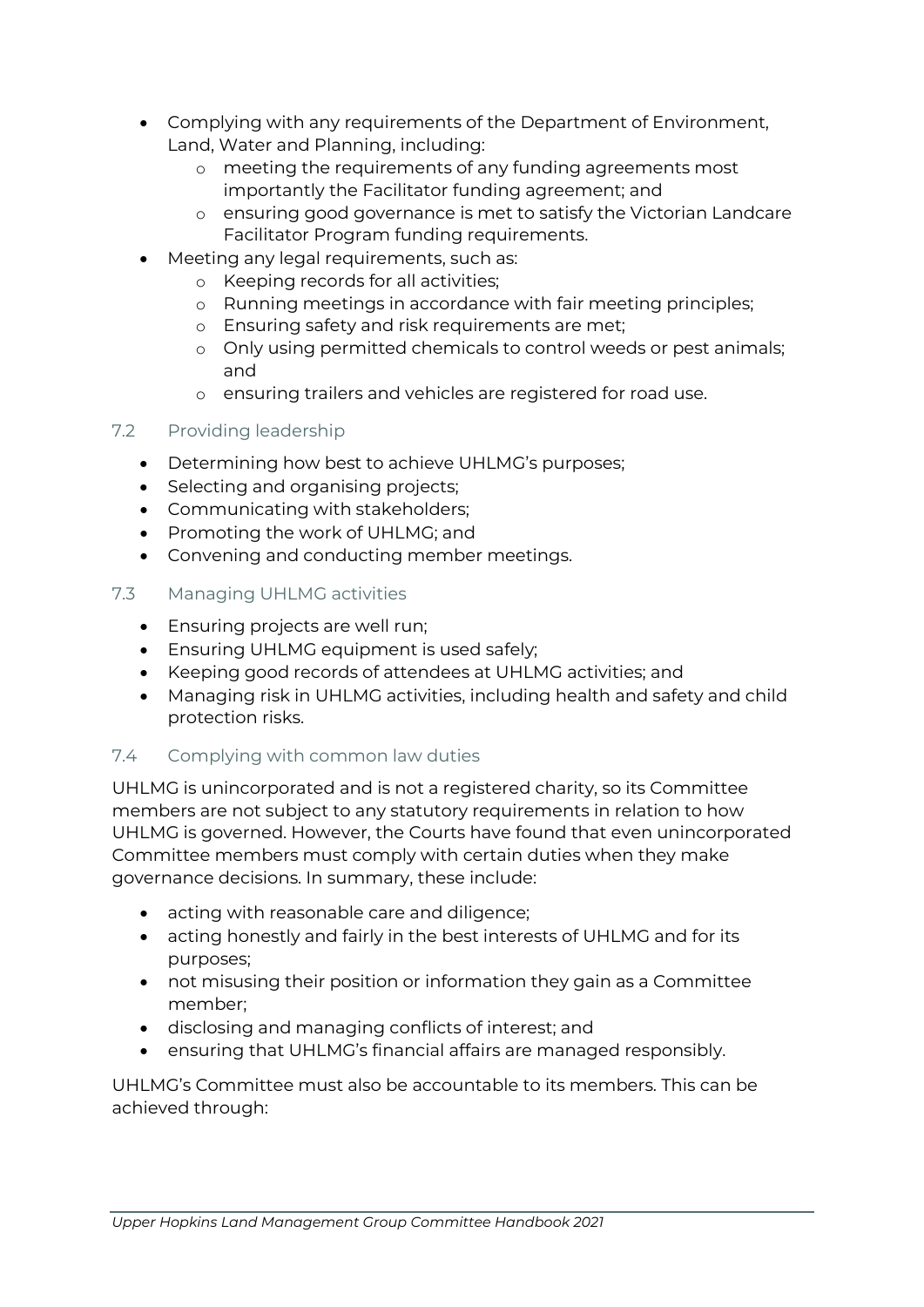- holding an annual general meeting, where its members are given proper notice, are provided with an annual report and financial report, and can ask questions and vote; and
- providing information to its members on its activities and finances.

#### <span id="page-12-0"></span>**8. Meetings**

#### <span id="page-12-1"></span>8.1 Committee meetings

The Committee meets approximately 4 times a year. A calendar of proposed meeting dates will be circulated at the beginning of the year by the Secretary. All Committee members will be given prior notice of Committee meetings by email. Meetings may be held in person or using technology.

Decisions at meetings will be made by majority vote. The Secretary will take minutes of meetings and circulate them to all Committee members following each meeting.

A sample agenda and minutes for Committee meetings is attached at Appendix B.

#### <span id="page-12-2"></span>8.2 General meetings

Meetings of UHLMG members are called general meetings. The members will meet together once a year in around September for an Annual General Meeting (additional "special" general meetings may be called if required but will be the exception rather than the rule).

All members will be given at least two weeks' prior notice of general meetings by email. Meetings may be held in person or by using technology.

Decisions at meetings will be made by majority vote, except for special resolutions which require a 75% vote. The Secretary will take minutes of general meetings and circulate them to all members following each meeting.

A sample agenda and minutes for general meetings is attached at Appendix B.

#### <span id="page-12-3"></span>**9. Finances**

Although the Treasurer has specific functions (set out at 4.2) in relation to UHLMG finances, all Committee members are corporately responsible to ensure that:

- UHLMG finances are managed responsibly;
- Expenditure is directed towards furthering UHLMG's purpose; and
- Individuals do not receive an inappropriate personal benefit from UHLMG expenditure.

UHLMG requires the approval of the LVI Committee to hold a bank account and any major equipment.

#### <span id="page-12-4"></span>9.1 Bank account details and signatories

UHLMG must ensure that at least three Committee members are approved signatories for its bank account at all times. All cheques and electronic payments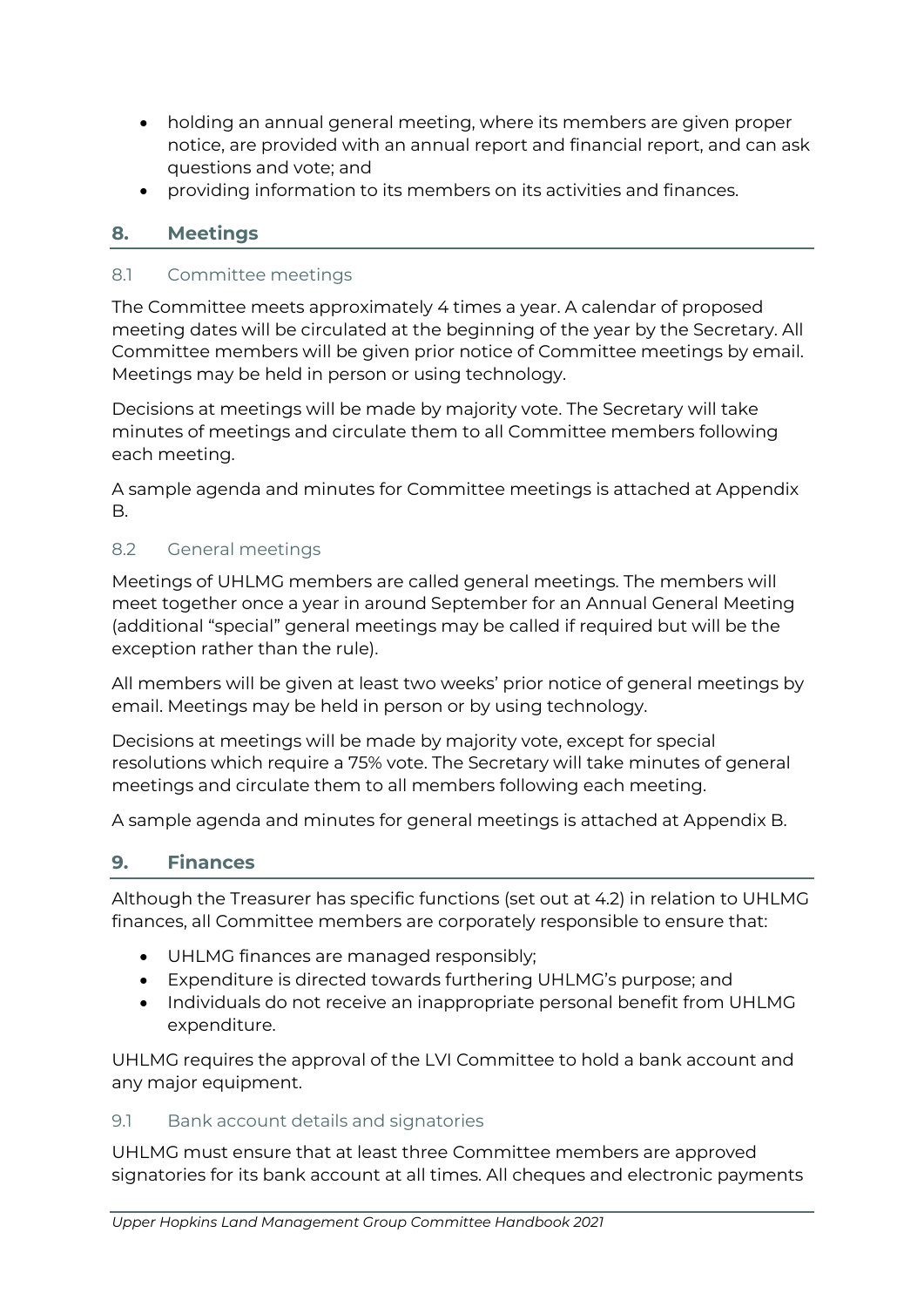must be approved by at least two signatories. Prior to making any payment, the signatories must confirm that the payment is related to funding received by the Group or another income stream.

#### <span id="page-13-0"></span>9.2 Transparency

Funding spreadsheets for each grant received (and associated income and expenditure) will be updated and stored in the Committee Google Drive to ensure transparency.

**Income** may include membership fees, sponsorships, donations and grants.

**Expenses** may include postage, room hire, equipment purchases, labour and catering.

The Treasurer will provide updated reports on project income and expenditure against budget at its meetings to ensure the Committee is informed and can make adjustments if necessary.

UHLMG uses Xero (an accounting software program) to code income and expenditure so that financial reporting is streamlined and transparent. A local accounting firm is engaged to audit the annual financial report presented at the AGM.

#### <span id="page-13-1"></span>**10. Insurance**

As an unincorporated Group Member, UHLMG is insured through LVI for Public and Product Liability, Personal Accident (Voluntary Workers), Directors and Officers and Professional indemnity.

This insurance is conditional on UHLMG continuing to meet the following requirements:

- payment of LVI membership fees;
- keeping the UHLMG register of members and regular volunteers up to date;
- following the LVI Rules;
- meeting all health and safety obligations when conducting activities;
- complying with all legislation relevant to UHLMG activities;
- recording the details of all participants at UHLMG activities;
- ensuring that any independent contractors engaged by UHLMG hold their own insurance;
- ensuring all labour payments are related to an agreed contract of employment or services;
- obtaining written permission from landholders for all UHLMG activities; and
- if UHLMG organises any unusual activities or activities with potentially greater than 250 attendees, contacting LVI well in advance to check that LVI insurance will cover the proposed activity;
- if alcohol is being consumed other than at a licensed venue: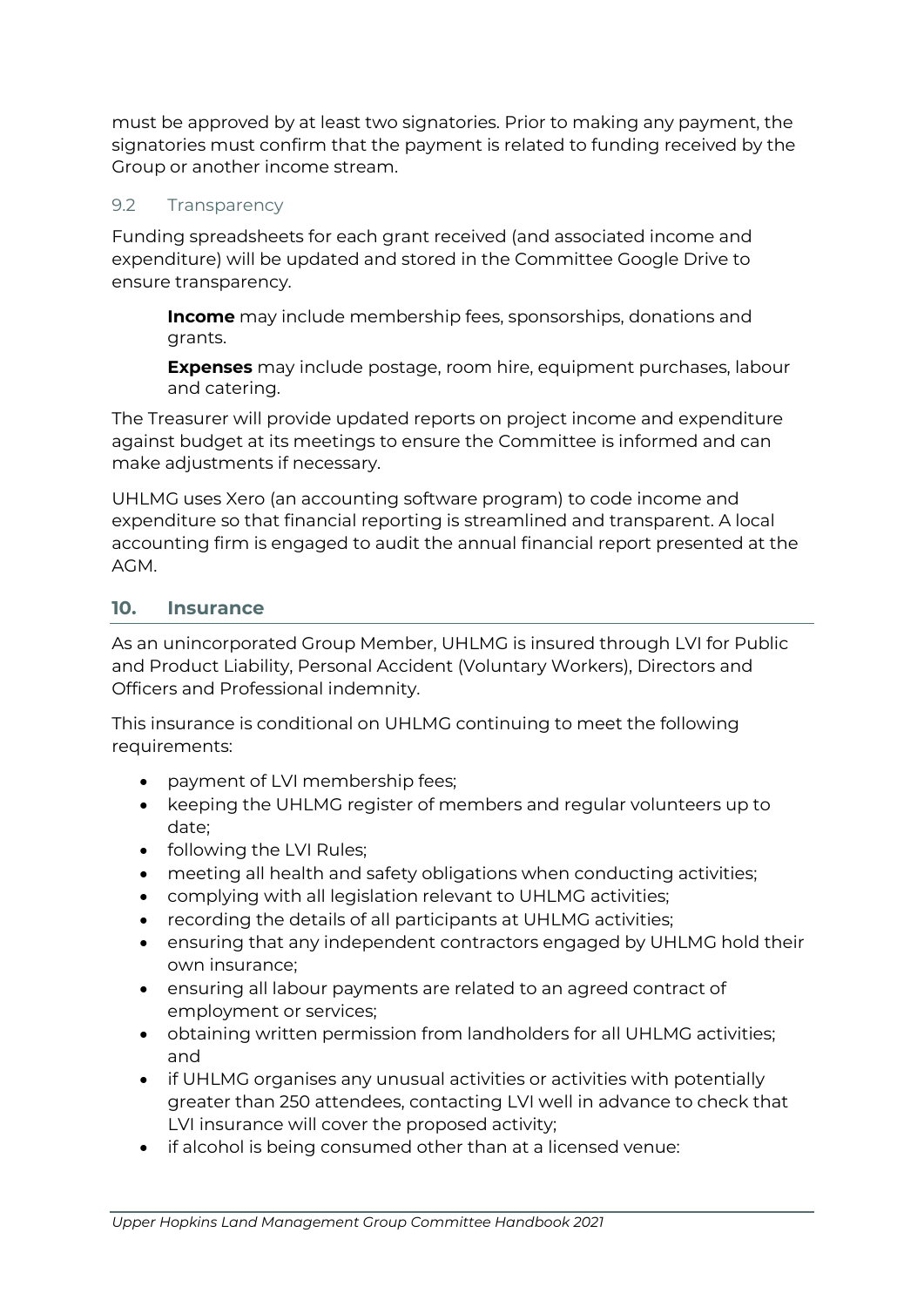- o ensuring activity organisers have completed a Responsible Service of Alcohol program; and
- o providing restricted areas if any attendees are under 18;
- if an accident or incident occurs which may be covered by LVI's insurance, UHLMG should:
	- o take care not to admit liability; and
	- o notify LVI as soon as possible.

Details of LVI insurance cover are set out in the LVI Insurance Program Summary (Appendix C).

## <span id="page-14-0"></span>**11. Managing risk**

UHLMG has a legal and moral responsibility to provide a safe working environment to prevent risk or injury to members and volunteers involved in its activities. This includes complying with the Workplace Health and Safety Policy and ensuring that any contractors comply also.

The Committee is responsible to consider whether any additional policies or procedures are required to protect activity participants.

There are tools here (https://www.landcarevic.org.au/resources/health-and-safety) that may assist, including:

- a Risk Prevention Toolkit:
- OH&S Toolkit (which applies to UHLMG as employer of the facilitator); and
- A volunteer health and safety handbook.

It is the responsibility of the Committee to establish and maintain a culture of risk prevention in relation to UHLMG activities. All members are required to comply with Committee policies and processes and to take reasonable care to prevent injury to themselves or others. The Committee should carry out a risk assessment, taking into account considerations such as:

- A process to identify and determine how to mitigate risks including a documented risk assessment prior to all activities;
- What personal protective equipment is appropriate (including sunscreen, insect repellent, hat, safety glasses, suitable footwear and gloves as well as specialist PPE);
- A process for reporting injuries or hazards to the supervisor (person designated to supervise the activity);
- Induction to ensure that site safety requirements and other general information is conveyed;
- Ensuring appropriate first aid equipment and firefighting equipment is on hand;
- Obtaining material safety data sheets for chemicals and ensuring they are properly stored, handled and disposed of;
- Tagging of all portable electrical appliances (AS/NZS 3760); and
- Ensuring appropriate licensing/ticket is held for individuals using equipment.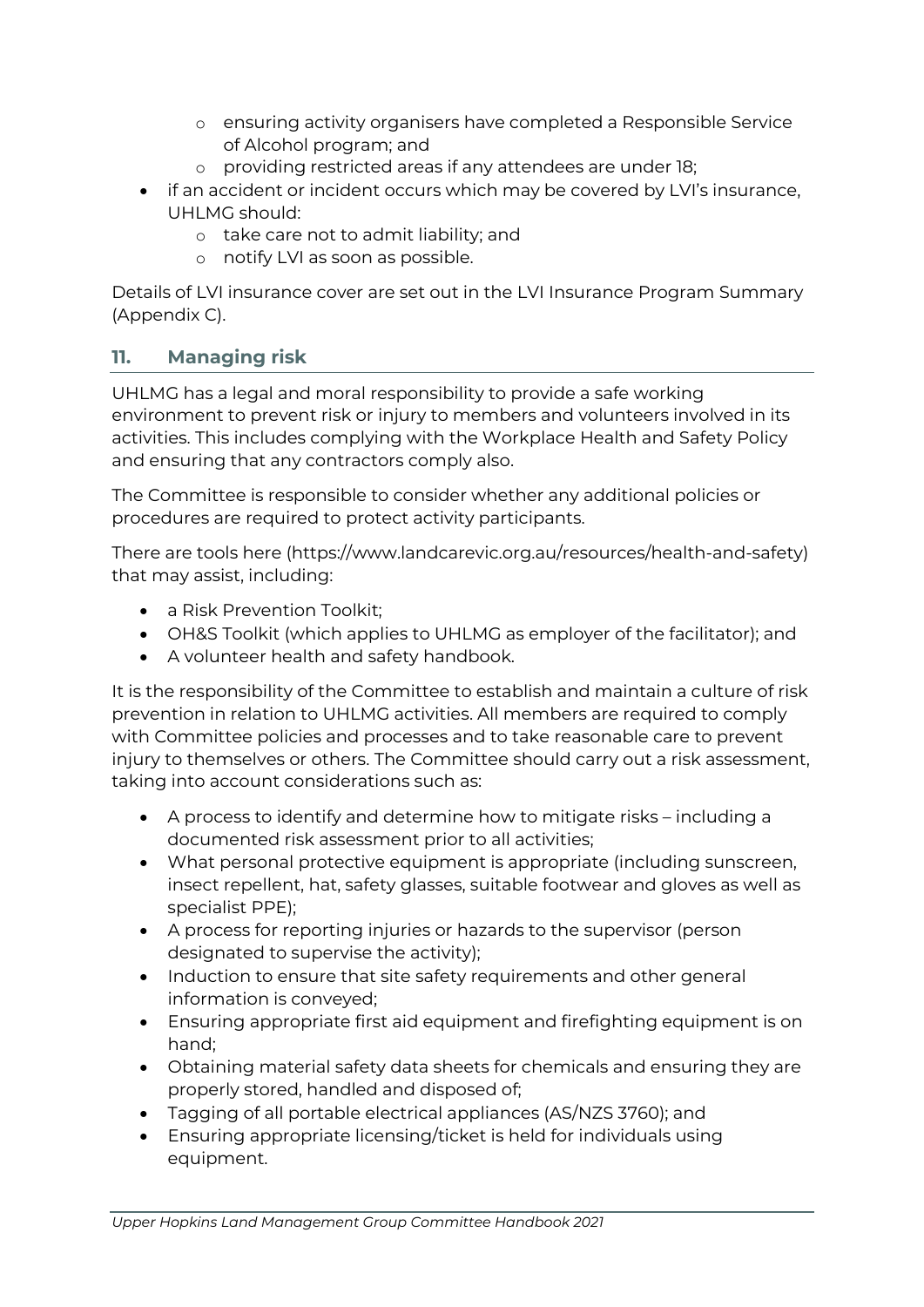## <span id="page-15-0"></span>**Appendix A: Policies**

<span id="page-15-5"></span><span id="page-15-4"></span><span id="page-15-3"></span><span id="page-15-2"></span><span id="page-15-1"></span>Code of Conduct Grievance Policy Workplace Health and Safety Policy Risk Management Policy Child Safety Policy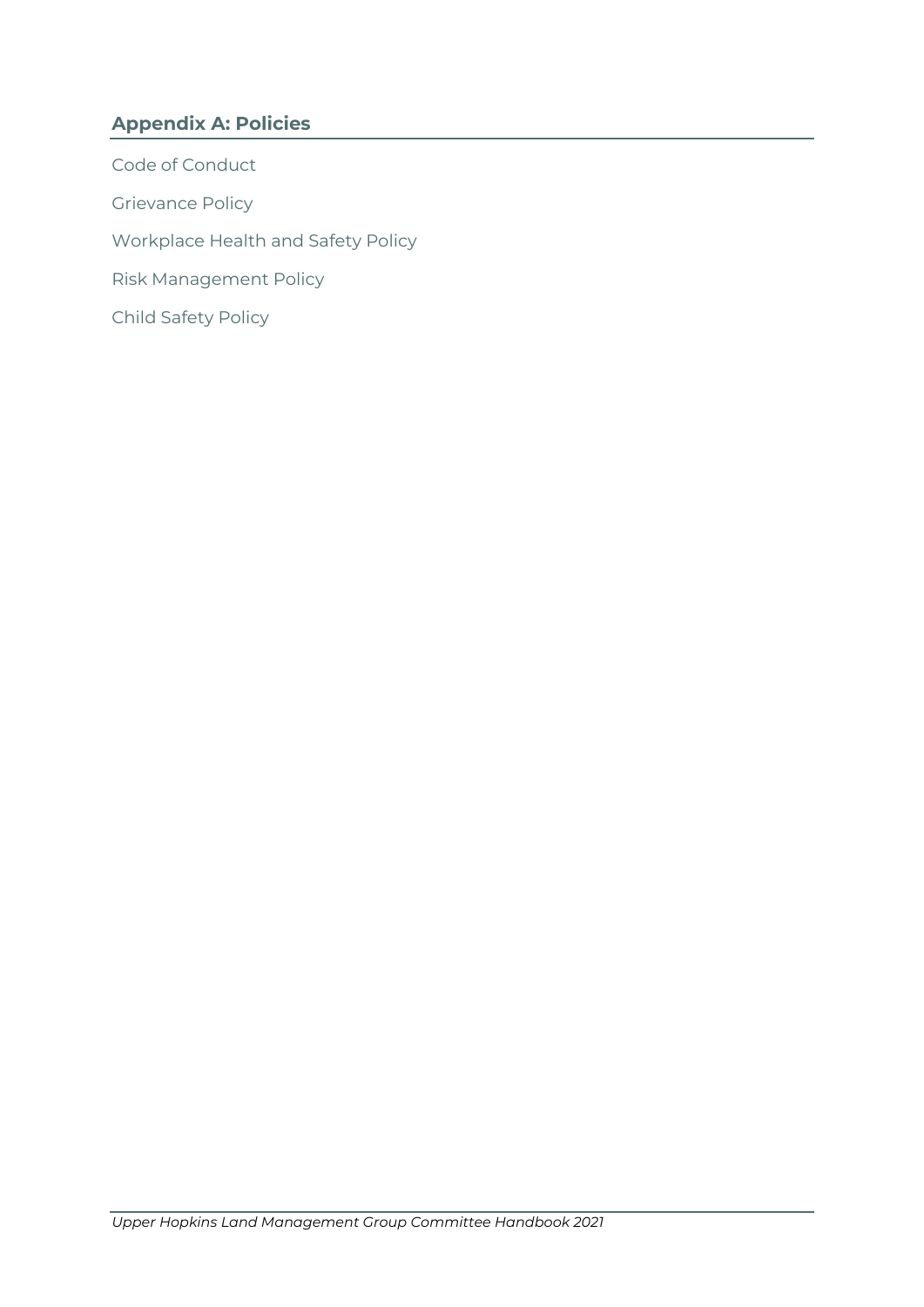## <span id="page-16-0"></span>**Appendix B: Forms**

<span id="page-16-4"></span><span id="page-16-3"></span><span id="page-16-2"></span><span id="page-16-1"></span>Register of Members Committee Register Committee Meeting Agenda and Minutes Template Annual General Meeting Agenda and Minutes Template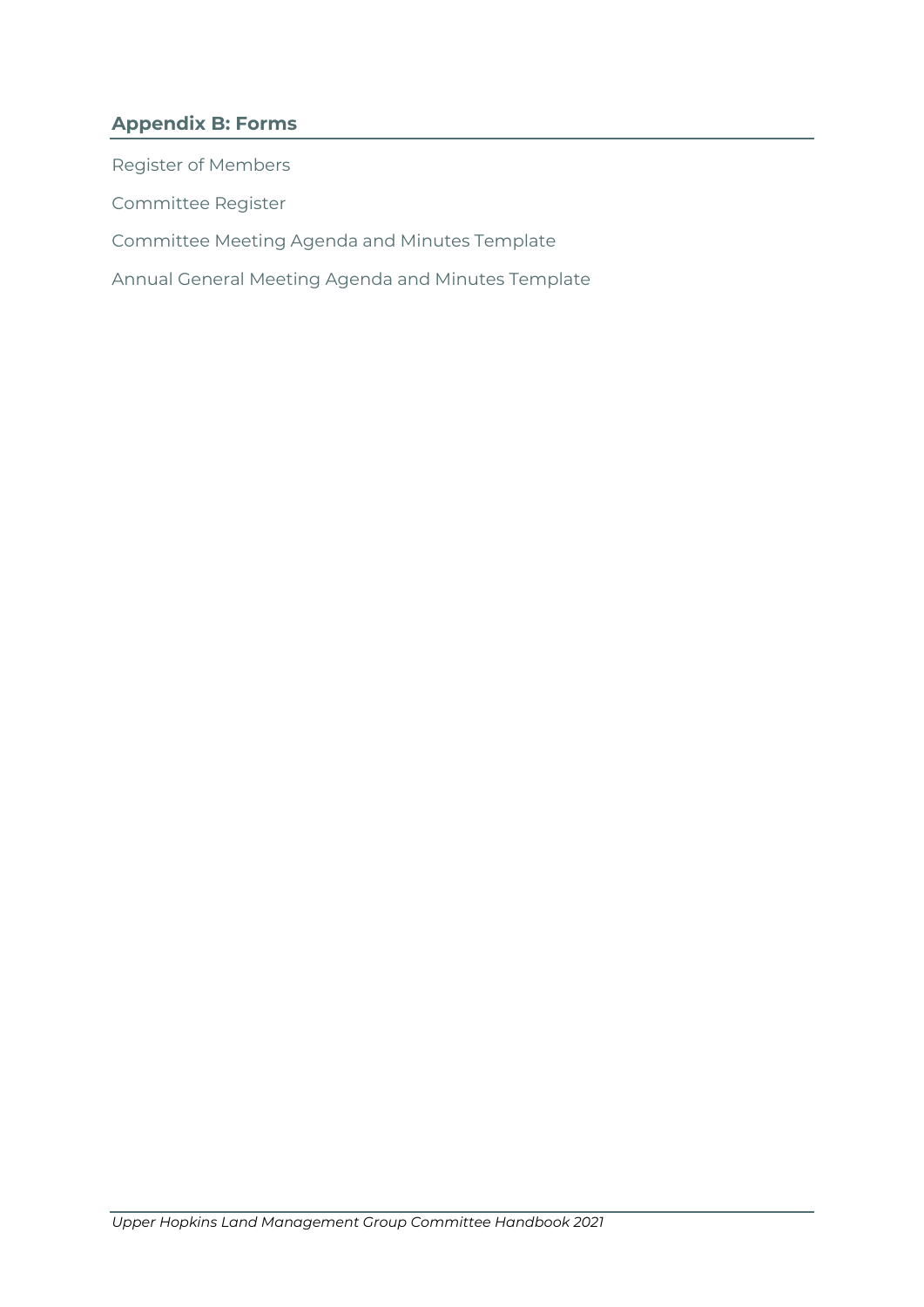## <span id="page-17-0"></span>**Appendix C: Key documents**

<span id="page-17-1"></span>Strategic Plan 2016-2021

<span id="page-17-2"></span>Health Check

<span id="page-17-3"></span>Landcare Victorian Inc Insurance Program Summary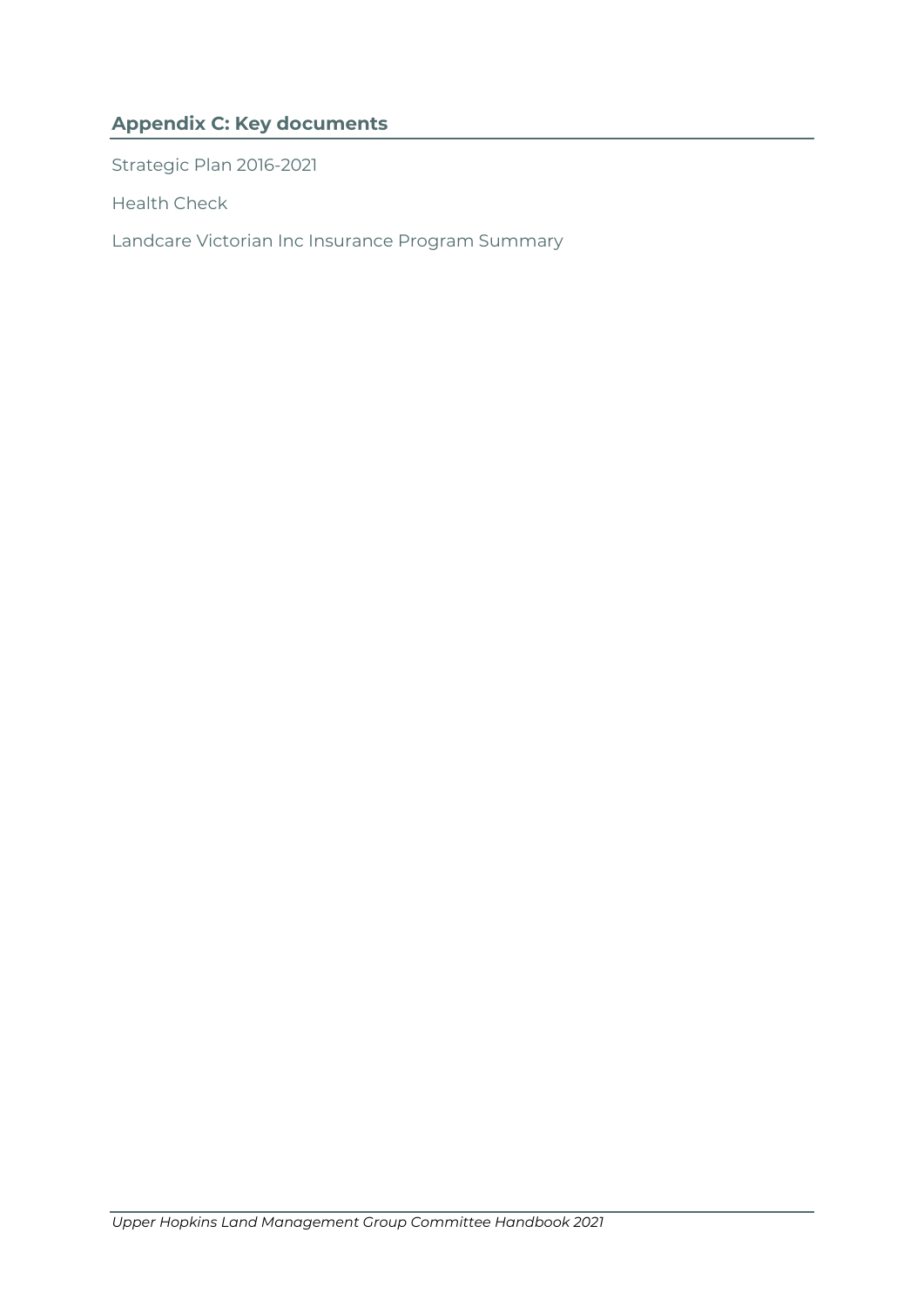## <span id="page-18-0"></span>**Appendix D: Current Committee Members**

Biographies and contact details of the current Committee members are provided below.

| <b>Name (President)</b> | <b>INSERT</b> |  |
|-------------------------|---------------|--|
| <b>Phone number</b>     | <b>PHOTO</b>  |  |
| <b>Email</b>            | <b>HERE</b>   |  |
| [Professional bio]      |               |  |

| <b>Name</b>          | (Vice |               |
|----------------------|-------|---------------|
| <b>President)</b>    |       | <b>INSERT</b> |
| <b>Position held</b> |       | <b>PHOTO</b>  |
| <b>Phone number</b>  |       | <b>HERE</b>   |
| <b>Email</b>         |       |               |
| [Professional bio]   |       |               |
|                      |       |               |
|                      |       |               |

| <b>Name</b><br>(Secretary)<br><b>Position held</b><br><b>Phone number</b><br><b>Email</b> | <b>INSERT</b><br><b>PHOTO</b><br><b>HERE</b> |  |
|-------------------------------------------------------------------------------------------|----------------------------------------------|--|
| [Professional bio]                                                                        |                                              |  |

| <b>Name</b>          |               |
|----------------------|---------------|
| (Treasurer)          | <b>INSERT</b> |
| <b>Position held</b> | <b>PHOTO</b>  |
| <b>Phone number</b>  | <b>HERE</b>   |
| <b>Email</b>         |               |

*Upper Hopkins Land Management Group Committee Handbook 2021*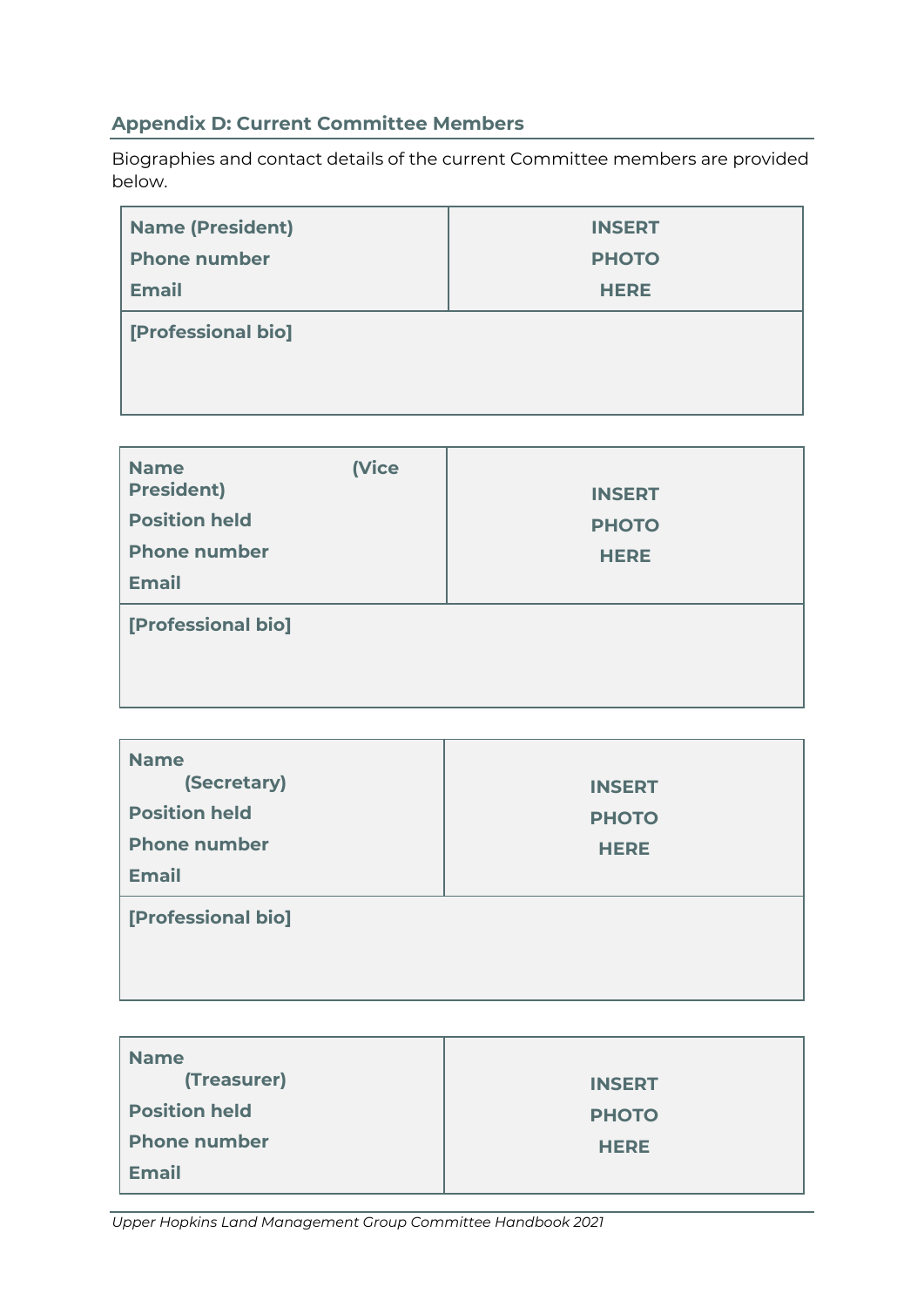## **[Professional bio]**

T

| <b>Name</b><br><b>Position held</b><br><b>Phone number</b><br><b>Email</b> | <b>INSERT</b><br><b>PHOTO</b><br><b>HERE</b> |  |
|----------------------------------------------------------------------------|----------------------------------------------|--|
| [Professional bio]                                                         |                                              |  |

| <b>Name</b><br><b>Position held</b><br><b>Phone number</b><br><b>Email</b> | <b>INSERT</b><br><b>PHOTO</b><br><b>HERE</b> |  |
|----------------------------------------------------------------------------|----------------------------------------------|--|
| [Professional bio]                                                         |                                              |  |

| <b>Name</b><br><b>Position held</b><br><b>Phone number</b><br><b>Email</b> | <b>INSERT</b><br><b>PHOTO</b><br><b>HERE</b> |  |
|----------------------------------------------------------------------------|----------------------------------------------|--|
| [Professional bio]                                                         |                                              |  |

| Name                 | <b>INSERT</b> |
|----------------------|---------------|
| <b>Position held</b> | <b>PHOTO</b>  |